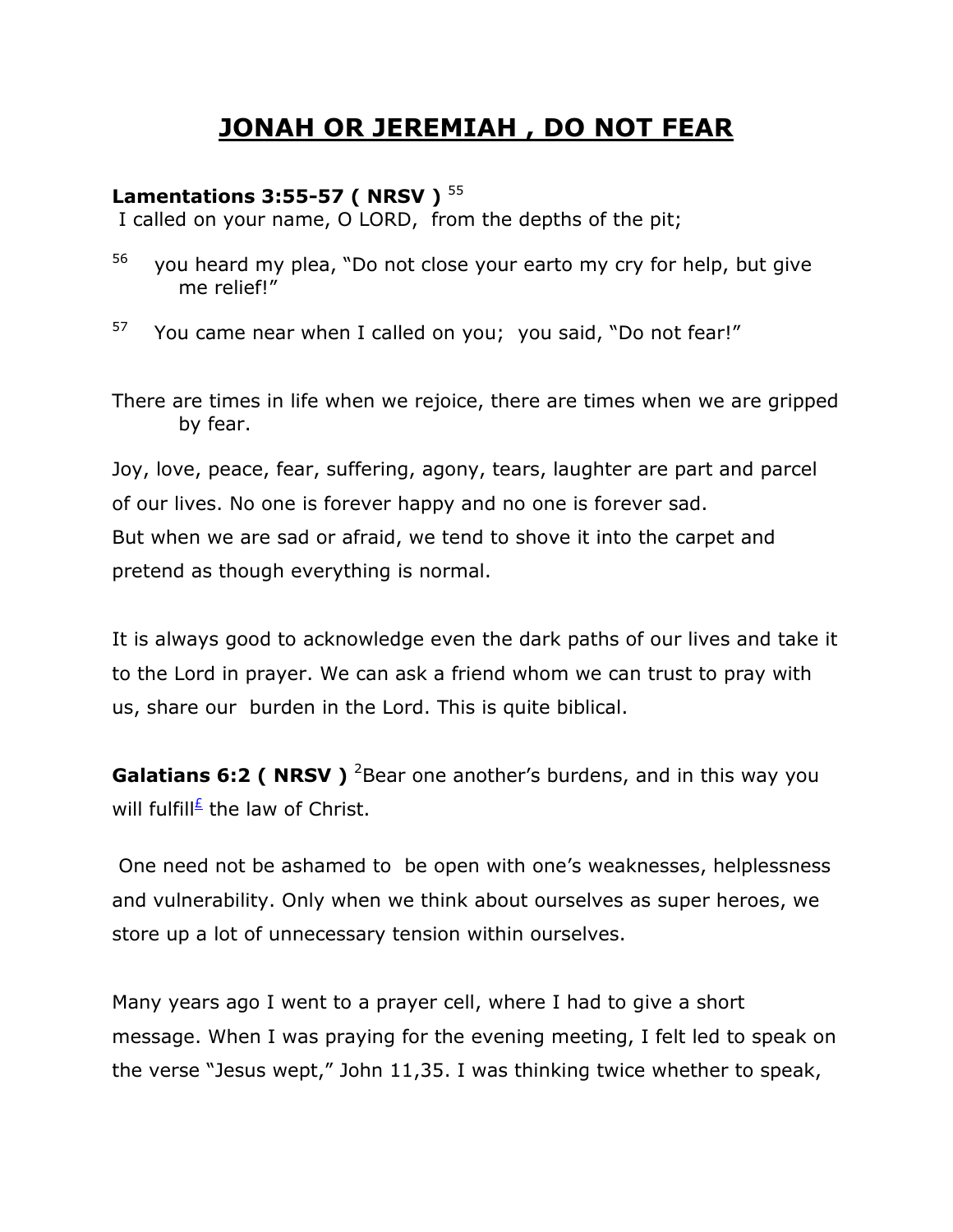because I thought it was not a very positive message, anyway I spoke only that.

After the meeting one lady came and grabbed my hand and started crying. In between her tears she said that on that particular day she was beaten very badly by her drunken husband and was hurt both physically and emotionally. She kept telling in her mind, how can God know her pain. But when she heard the message that Jesus also weeps with those who are grieving, she felt so comforted. When she left she could really smile.

How true! We have a God who stands close by and feels all our pain, our fears, our loneliness. We only have to call, "Abba Father."

Jeremiah knew time and again, he can trust his God though he was cast in a pit for being the mouth piece of God. He was desolate and was afraid. He was let into a dungeon.

**Jeremiah 38:6 ( NKJV )** <sup>6</sup>So they took Jeremiah and cast him into the dungeon of Malchiah <sup>*E*</sup>the king's son, which *was* in the court of the prison, and they let Jeremiah down with ropes. And in the dungeon *there was* no water, but mire. So Jeremiah sank in the mire.

From the pit he called upon the Lord and he says, "The Lord came close to him and said, "Do not fear." How comforting it is to know even the most anointed prophet is scared to death and calls on the Lord. But more comforting is that when we call upon Him, He comes close to us and assuages our fears, confusions, pain and turmoil.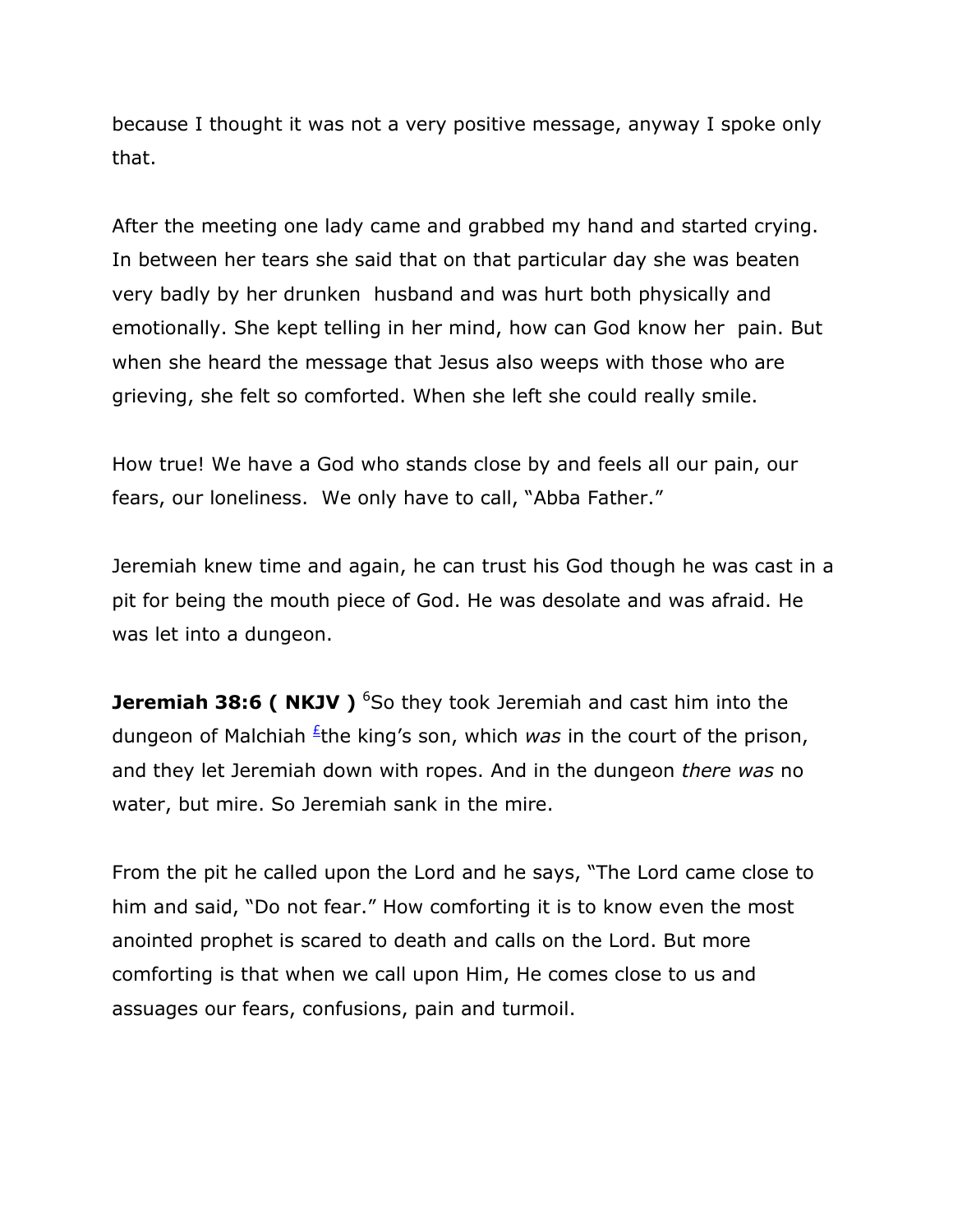It was also the experience of Jonah who unlike Jeremiah went the other way from the God's direction. Yet when he was caught he cried to the Lord and the Lord had him and rescued him also.

**Jonah 2:1-2 ( NKJV )** <sup>1</sup>Then Jonah prayed to the LORD his God from the fish's belly.

 $2$ And he said: "I cried out to the LORD because of my affliction, and He answered me.

"Out of the belly of Sheol I cried, *and* You heard my voice.

Be it Jeremiah the obedient or Jonah the diffident, God is near in their times of danger.

Actually am more fascinated by the case of Jonah than Jeremiah. Jonah was hell bent not to go to the Nineveh where God wanted him to go. Not only did he go the other way, but when there was turbulence in the sea, instead of reconciling with God, he decided to commit suicide.

The gentile captain reprimands the sleeping Jonah to pray to his God. But Jonah tells him coolly the sea is turbulent because of me, so throw me into the sea. Yet the captain tried hard to save him. But the unrepentant Jonah was finally cast into sea. He would have never dreamed he would survive.

But God still wanted Jonah to fulfil His purpose in his life. What a wonderful God! And so down he went into the belly of a fish or underground and when his senses returned, he called on the Lord and His God answered him.

So whether we are like Jeremiah or Jonah, God still is close to us to rescue us, to comfort us and to be near us. Reach out and touch Him. He is still the same Deliverer who delivered His people from the tyranny of the Pharaoh.

God bless.